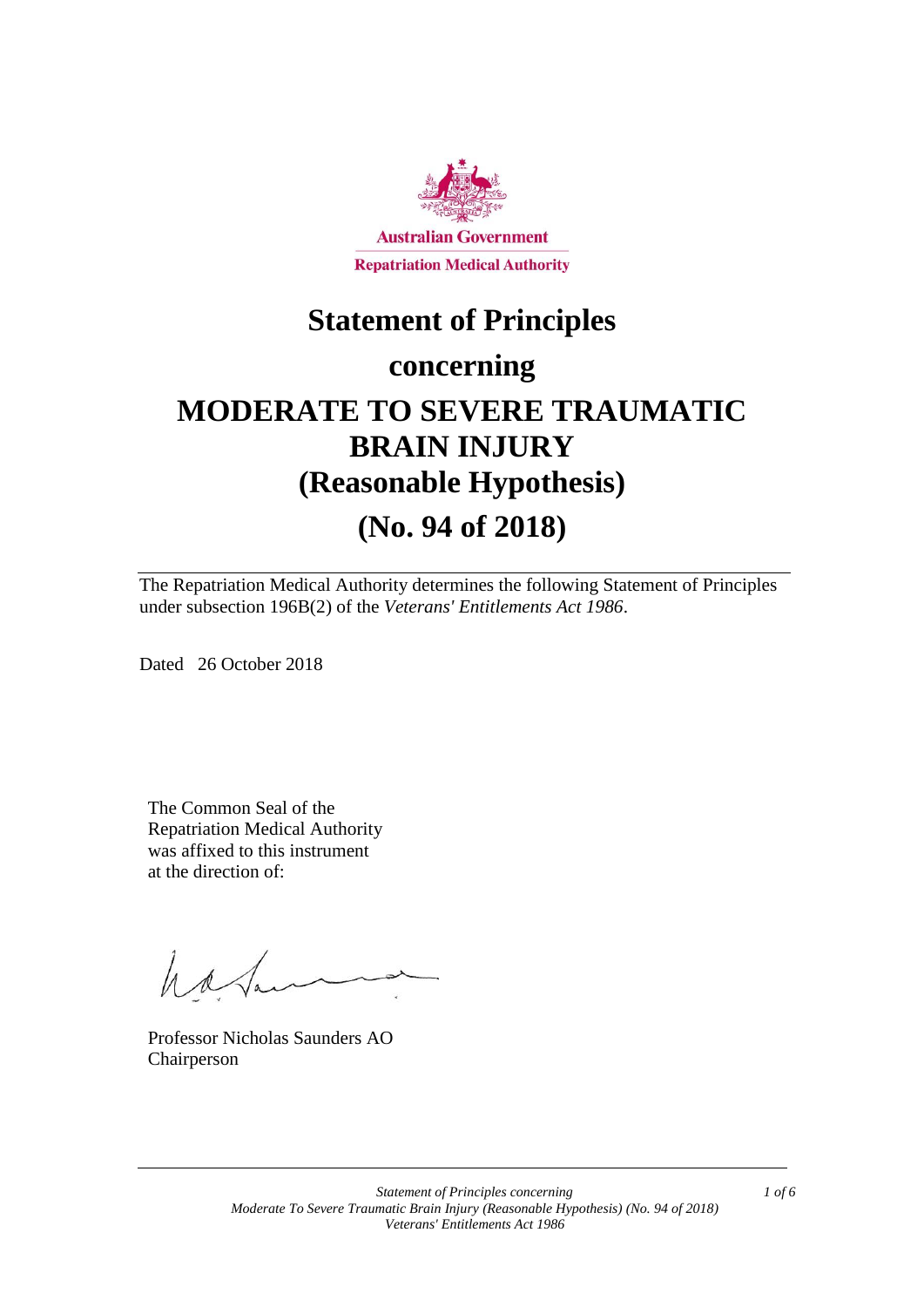## Contents

|  | $\mathfrak{D}$ |                                                                                  |  |  |
|--|----------------|----------------------------------------------------------------------------------|--|--|
|  | 3              |                                                                                  |  |  |
|  | 4              |                                                                                  |  |  |
|  | 5              |                                                                                  |  |  |
|  | 6              |                                                                                  |  |  |
|  | 7              | Kind of injury, disease or death to which this Statement of Principles relates 3 |  |  |
|  | 8              |                                                                                  |  |  |
|  | 9              |                                                                                  |  |  |
|  | 10             |                                                                                  |  |  |
|  | 11             | Factors referring to an injury or disease covered by another Statement of        |  |  |
|  |                |                                                                                  |  |  |
|  |                |                                                                                  |  |  |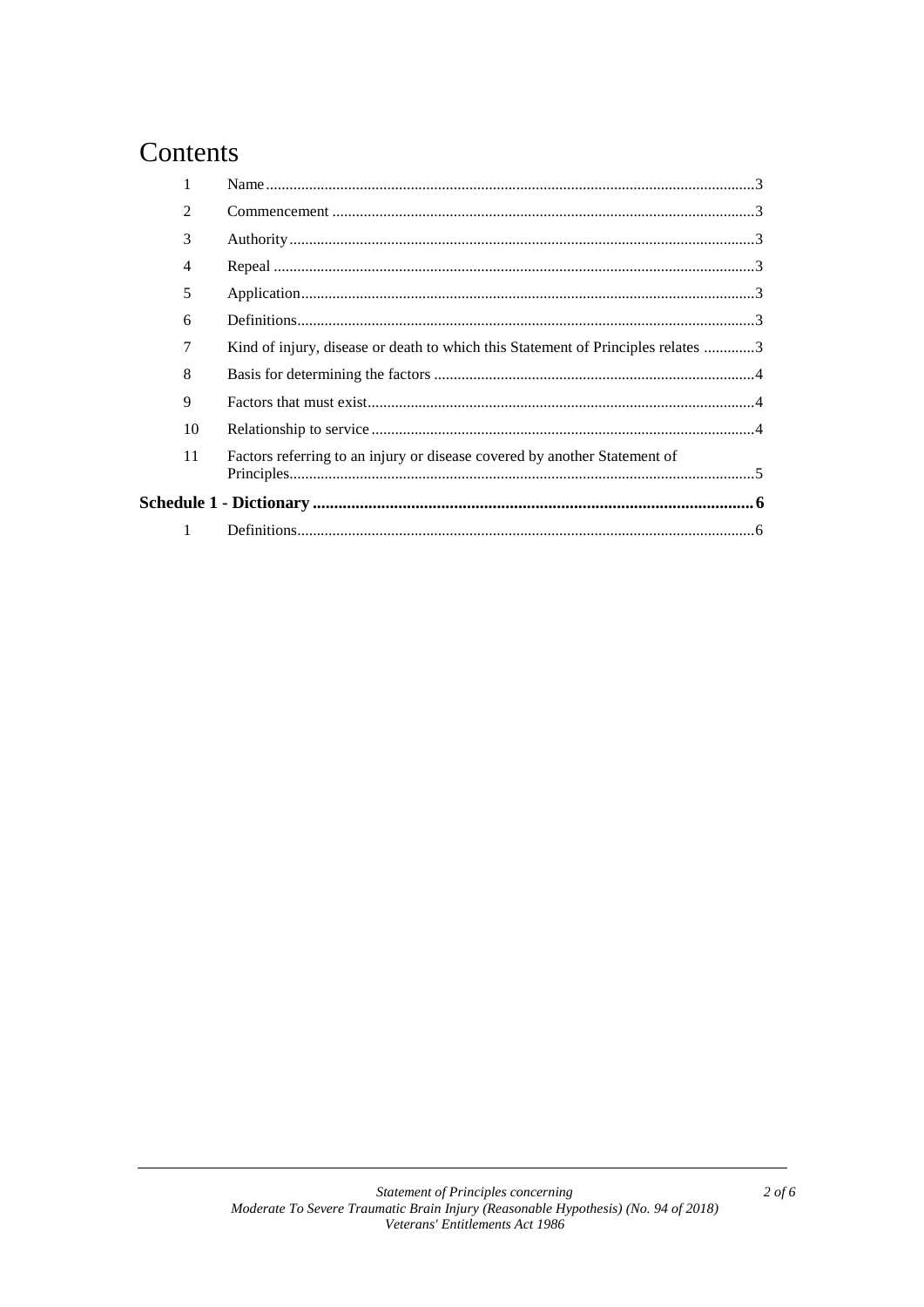#### **1 Name**

This is the Statement of Principles concerning *moderate to severe traumatic brain injury (Reasonable Hypothesis)* (No. 94 of 2018).

#### **2 Commencement**

This instrument commences on 26 November 2018.

#### **3 Authority**

This instrument is made under subsection 196B(2) of the *Veterans' Entitlements Act 1986*.

#### **4 Repeal**

The Statement of Principles concerning moderate to severe traumatic brain injury No. 62 of 2012 (Federal Register of Legislation No. F2012L01804) made under subsection 196B(2) of the VEA is repealed.

#### **5 Application**

This instrument applies to a claim to which section 120A of the VEA or section 338 of the *Military Rehabilitation and Compensation Act 2004* applies.

#### **6 Definitions**

The terms defined in the Schedule 1 - Dictionary have the meaning given when used in this instrument.

#### **7 Kind of injury, disease or death to which this Statement of Principles relates**

(1) This Statement of Principles is about moderate to severe traumatic brain injury and death from moderate to severe traumatic brain injury.

#### *Meaning of moderate to severe traumatic brain injury*

- (2) For the purposes of this Statement of Principles, moderate to severe traumatic brain injury:
	- (a) means damage to the brain resulting from the transfer of kinetic energy to the brain from external physical forces, as manifested by at least one of the following:
		- (i) loss of consciousness for more than 30 minutes;
		- (ii) anterograde amnesia for more than 24 hours;
		- (iii) an intracranial lesion, including an abnormality attributable to the injury seen on structural imaging (conventional magnetic resonance imaging or computed tomography scanning);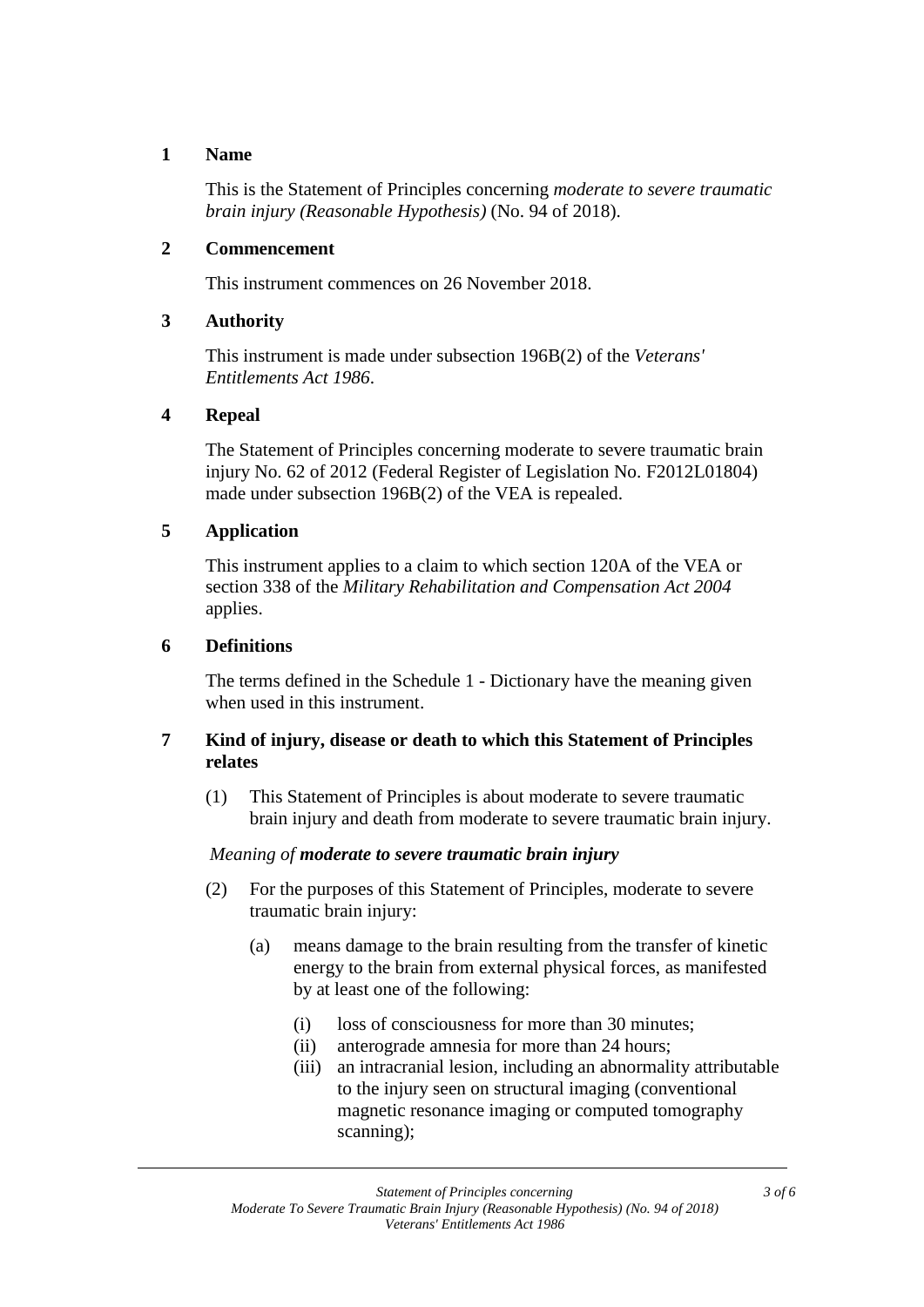- (iv) penetration of the dura mater; or
- (v) a Glasgow Coma Scale score of less than 13; and
- (b) excludes injury from radiation, electricity, heat and surgery.
- Note: This Statement of Principles applies to moderate to severe traumatic brain injury only. Trauma to the brain can cause other diseases or injuries, and these are covered by a range of other Statements of Principles in which trauma to the brain (variously worded) is listed as a risk factor. The relevant Statements of Principles include but are not limited to: accommodation disorder, Alzheimer disease, anosmia, arachnoid cyst, bruxism, cerebrovascular accident, deep vein thrombosis, dementia pugilistica, epilepsy, epileptic seizure, female sexual dysfunction, hypopituitarism, Meniere's disease, narcolepsy, optochiasmatic arachnoiditis, Parkinson's disease and parkinsonism, periodic limb movement disorder, pulmonary thromboembolism, schizophrenia, subarachnoid haemorrhage, subdural haematoma, suicide and attempted suicide, and trigeminal neuropathy.

#### *Death from moderate to severe traumatic brain injury*

(3) For the purposes of this Statement of Principles, moderate to severe traumatic brain injury, in relation to a person, includes death from a terminal event or condition that was contributed to by the person's moderate to severe traumatic brain injury.

Note: *terminal event* is defined in the Schedule 1 – Dictionary.

#### **8 Basis for determining the factors**

The Repatriation Medical Authority is of the view that there is sound medical-scientific evidence that indicates that moderate to severe traumatic brain injury and death from moderate to severe traumatic brain injury can be related to relevant service rendered by veterans, members of Peacekeeping Forces, or members of the Forces under the VEA, or members under the MRCA.

Note: *MRCA*, *relevant service* and *VEA* are defined in the Schedule 1 – Dictionary.

#### **9 Factors that must exist**

At least one of the following factors must as a minimum exist before it can be said that a reasonable hypothesis has been raised connecting moderate to severe traumatic brain injury or death from moderate to severe traumatic brain injury with the circumstances of a person's relevant service:

(1) experiencing a specified event at the time of the clinical onset of moderate to severe traumatic brain injury;

Note: *specified event* is defined in the Schedule 1 - Dictionary.

(2) inability to obtain appropriate clinical management for moderate to severe traumatic brain injury.

#### **10 Relationship to service**

(1) The existence in a person of any factor referred to in section 9, must be related to the relevant service rendered by the person.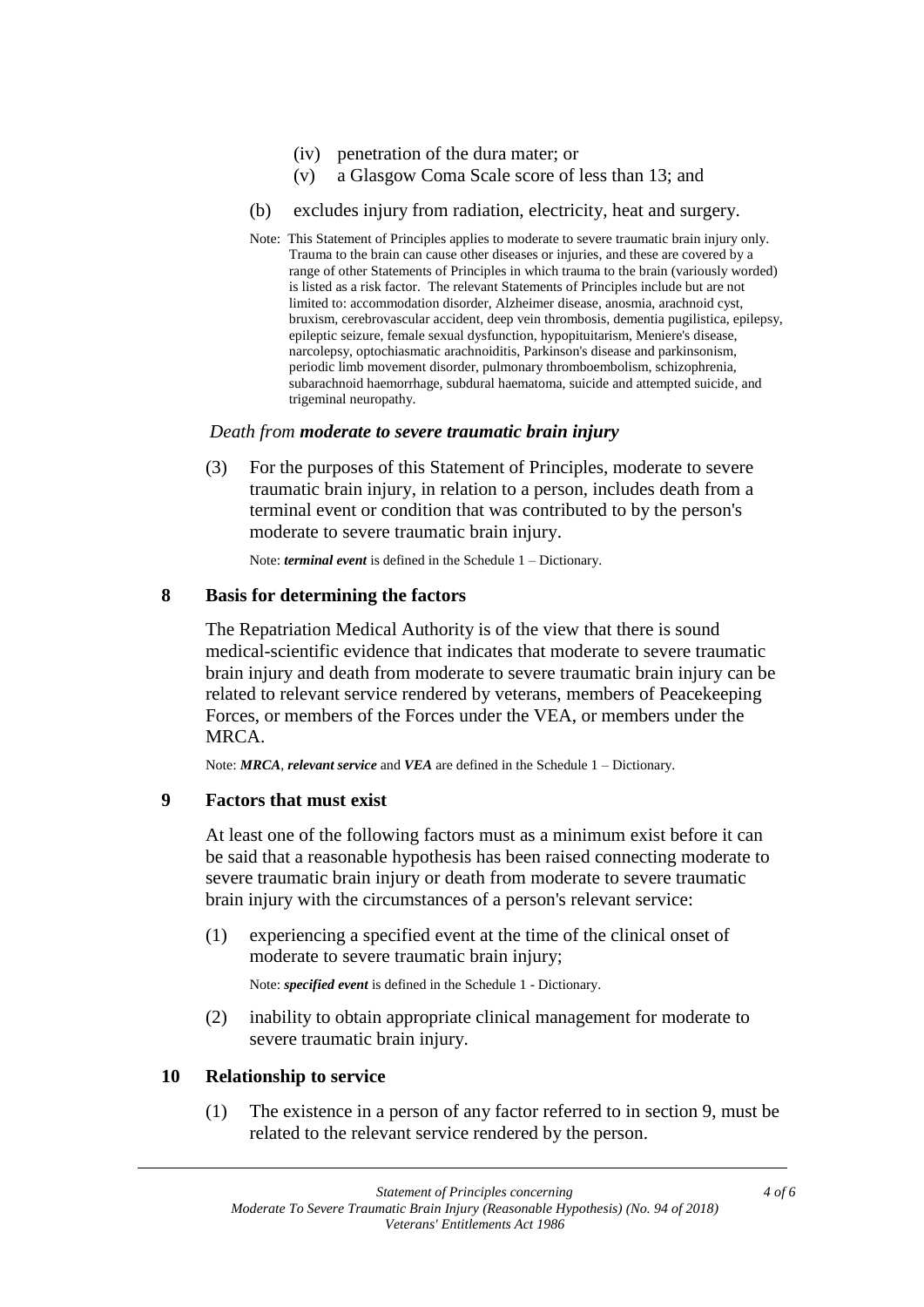(2) The factor set out in subsection 9(2) applies only to material contribution to, or aggravation of, moderate to severe traumatic brain injury where the person's moderate to severe traumatic brain injury was suffered or contracted before or during (but did not arise out of) the person's relevant service.

#### **11 Factors referring to an injury or disease covered by another Statement of Principles**

In this Statement of Principles:

- (1) if a factor referred to in section 9 applies in relation to a person; and
- (2) that factor refers to an injury or disease in respect of which a Statement of Principles has been determined under subsection 196B(2) of the VEA;

then the factors in that Statement of Principles apply in accordance with the terms of that Statement of Principles as in force from time to time.